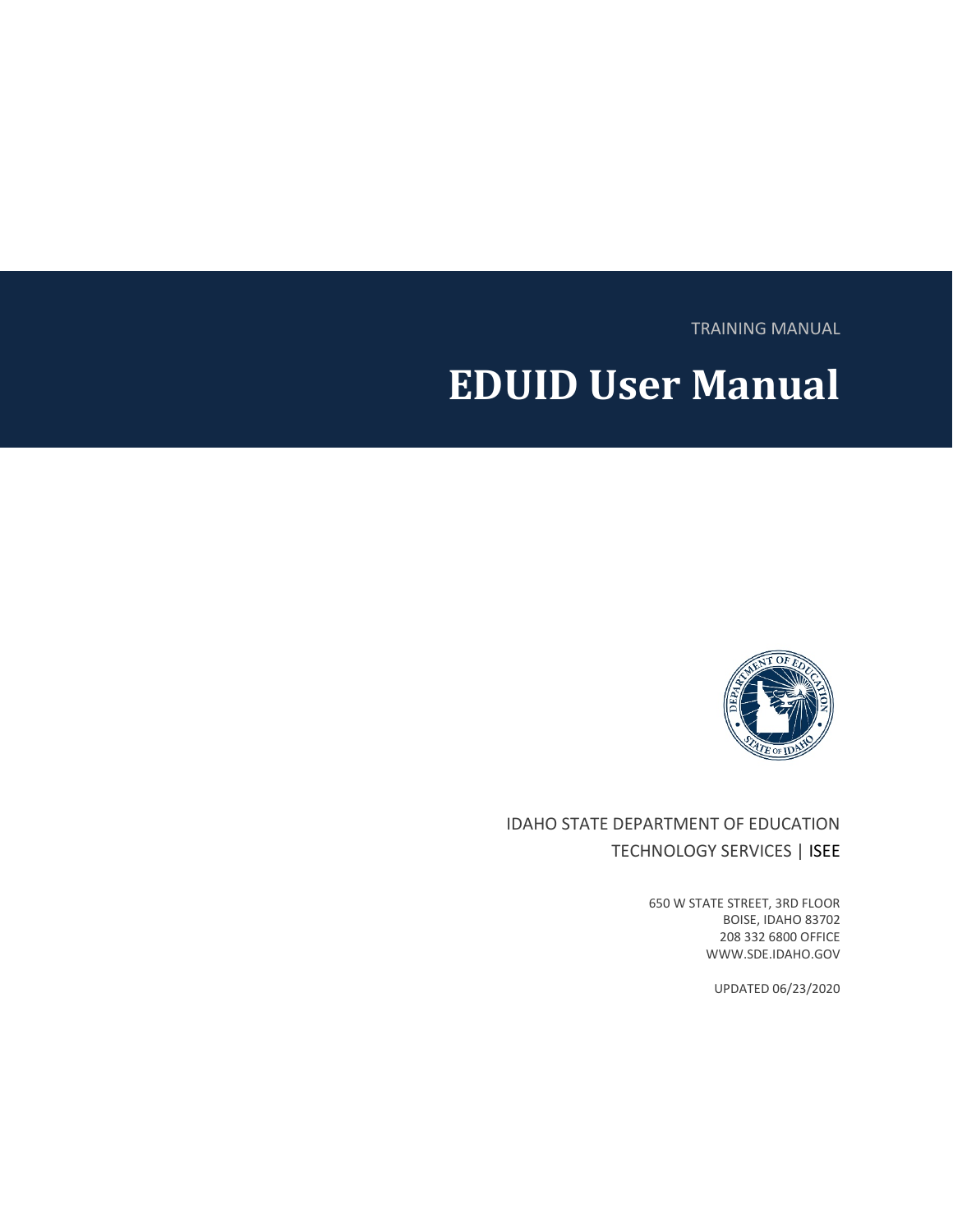### **TABLE OF CONTENTS**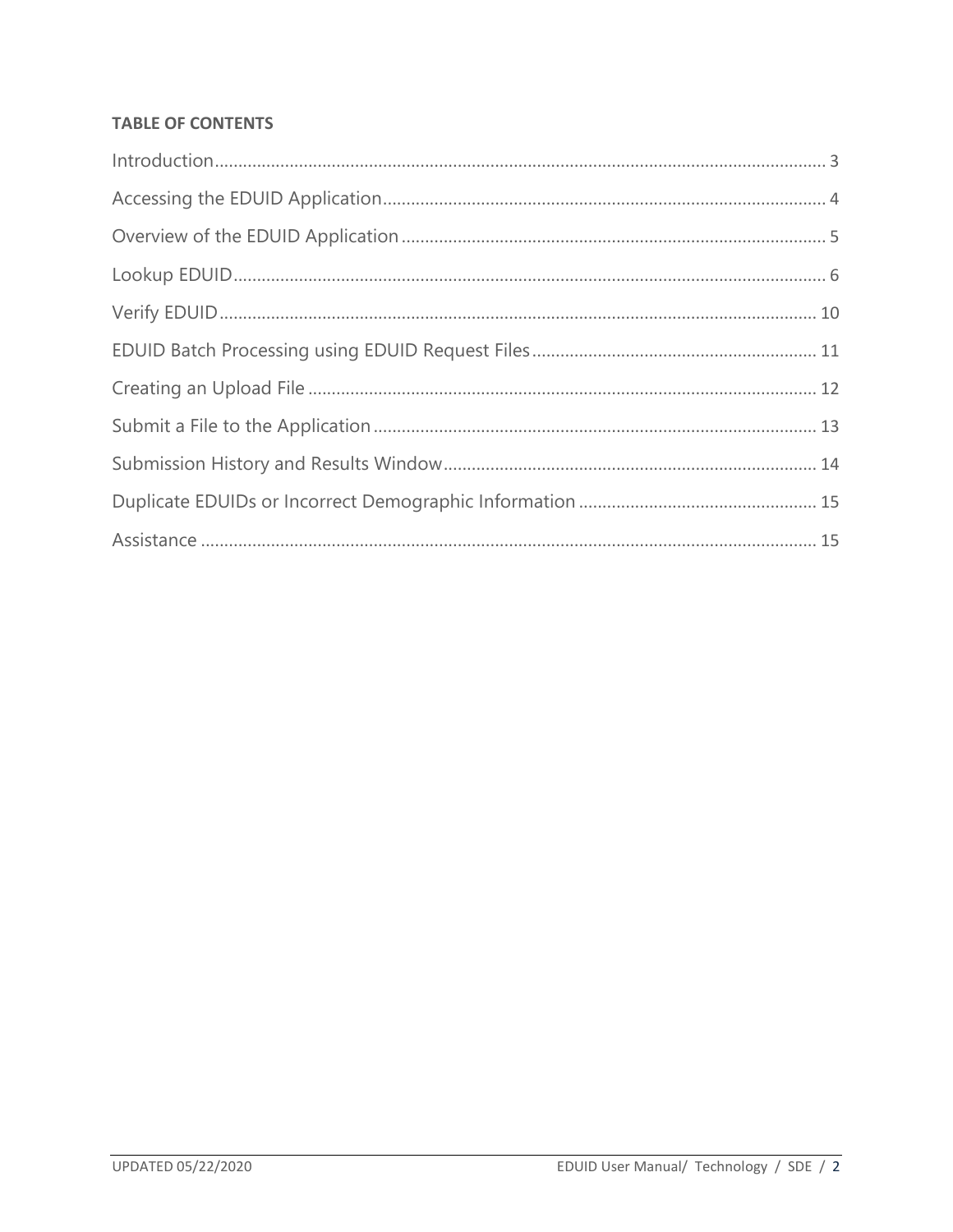### <span id="page-2-0"></span>**INTRODUCTION**

The Education Unique Identifier (EDUID) application is used to assign and verify unique IDs (nine-digit numbers) for individuals associated with educational programs in the State of Idaho. All students attending and staff, including substitutes (certified as well as non-certified), in Idaho publicly funded K-12 educational institutions are required to have an EDUID number.

Information can be submitted in a batch via a CSV file or individually on the EDUID website. The EDUID application compares submitted name information with current data contained in the Idaho State Department of Education (SDE) database with four potential results. The matching process will produce one of four results:

- 1. If the submitted new person's **name** is very similar to a person already in the database, a match is made and the EDUID is returned to the submitter (either displayed on the screen or in a CSV file). However, if the date of birth (DOB) is not exact, no match is found – even if the submitted name is exactly the same as in the database.
- 2. If no strong match is found, but one or more existing people are fairly close matches, the submitter is asked to determine if one of them appears to be a correct match. If none are a correct match, a new record and identifier should be created.
- 3. If the new person's submitted information is very similar to multiple people already in the database, then the submitter is asked to determine which of the matches would be the best match or whether a new record and identifier should be created.
- 4. If the new person's submitted information is NOT sufficiently similar to a person already in the database, a new record and EDUID can be created and the EDUID is sent back to the submitter (automatically, without input from the submitter).

*Important: If the birthdate is not exact, there will be no matches returned. If the person is coming from another Idaho district and you have no matches listed, verify the correct birthdate. Submit an OTIS ticket to SDE Support if the DOB is incorrect in the SDE database. Instructions for submitting an OTIS ticket can be found on the ISEE homepage under the Training tab.*

The EDUID system relies on this data to determine if the submitted name is a match to an existing person. The primary comparison data is:

- Legal Name
- Given (a combination of first, middle and any suffix) and
- Family (last name)
- Gender
- Date of Birth
- State code of Last School Attended (optional)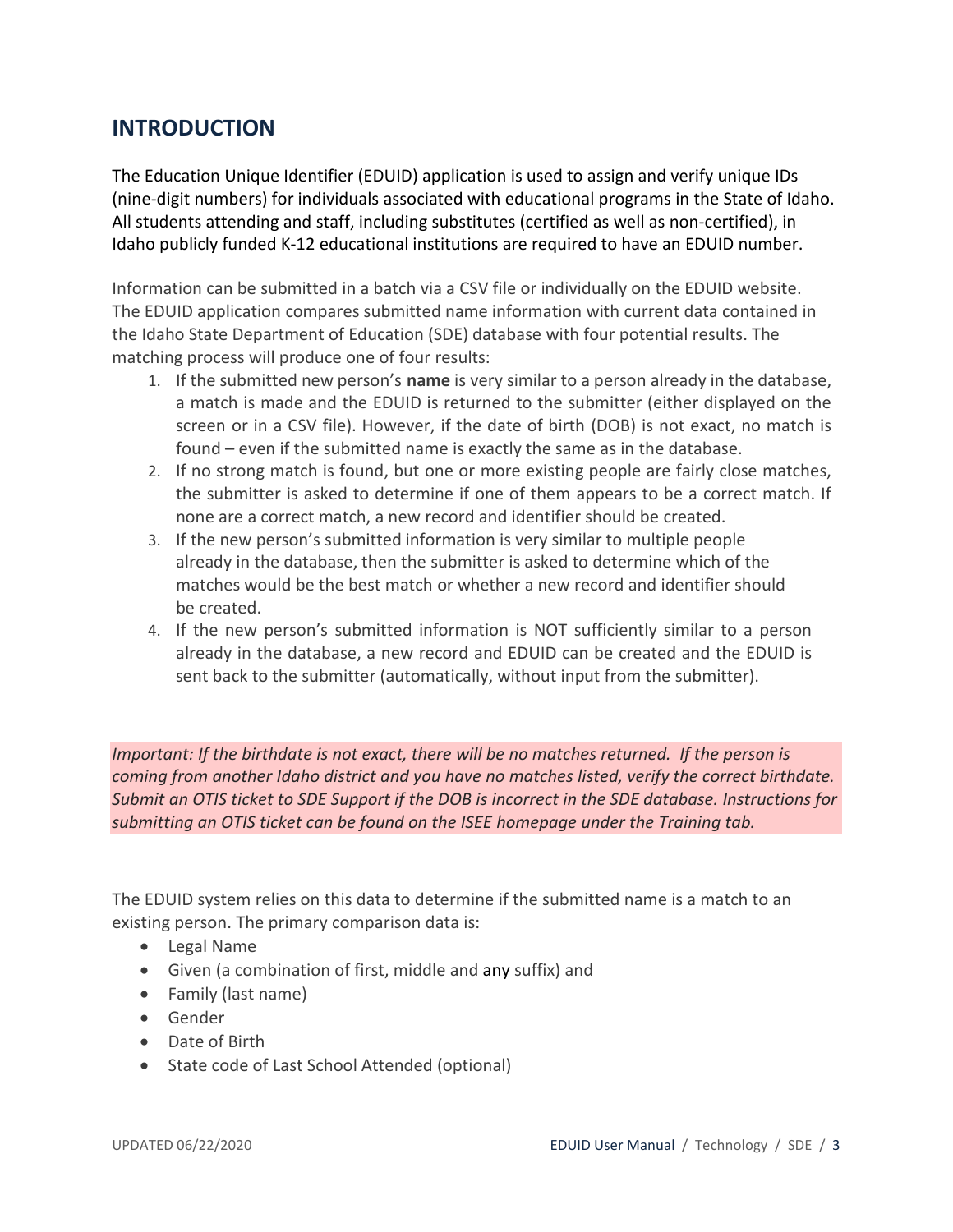### **Idaho statue § 18-4511 (2) mandates that names be obtained from legal documents.**

- Use complete legal names full middle names and maternal and paternal family names where applicable.
- Names can be obtained by a certified copy of the person's birth certificate, a passport, a visa, or other government documentation of the person's identity
- A document can be found on the ISEE homepage under Program Information titled Naming Guidelines to assist districts in reporting names correctly.

*If you are searching for someone who you know was previously an Idaho student or staff, but cannot retrieve a matching EDUID, DO NOT CREATE A NEW EDUID. Contact SDE Support for assistance.*

# <span id="page-3-0"></span>**ACCESSING THE EDUID APPLICATION**

*Before accessing any SDE application, users must first obtain a login and password. Please refer to the New SDE Applications User document.*

Navigate to the SDE homepage www.sde.idaho.gov/

- Click on the ISEE tile
- Click on the SDE Applications Portal tile
- After correctly logging onto the portal, the user will be directed to the Applications page (as noted in the graphic below).

### *SDE Applications Portal Page*



This is a single landing page where the user accesses the application(s) he/she is authorized to use. The list of authorized applications varies between individuals based on their roles and responsibilities, as well as their school district, charter school, or school structure.

• Click "EDUID" to be directed to the EDUID application page.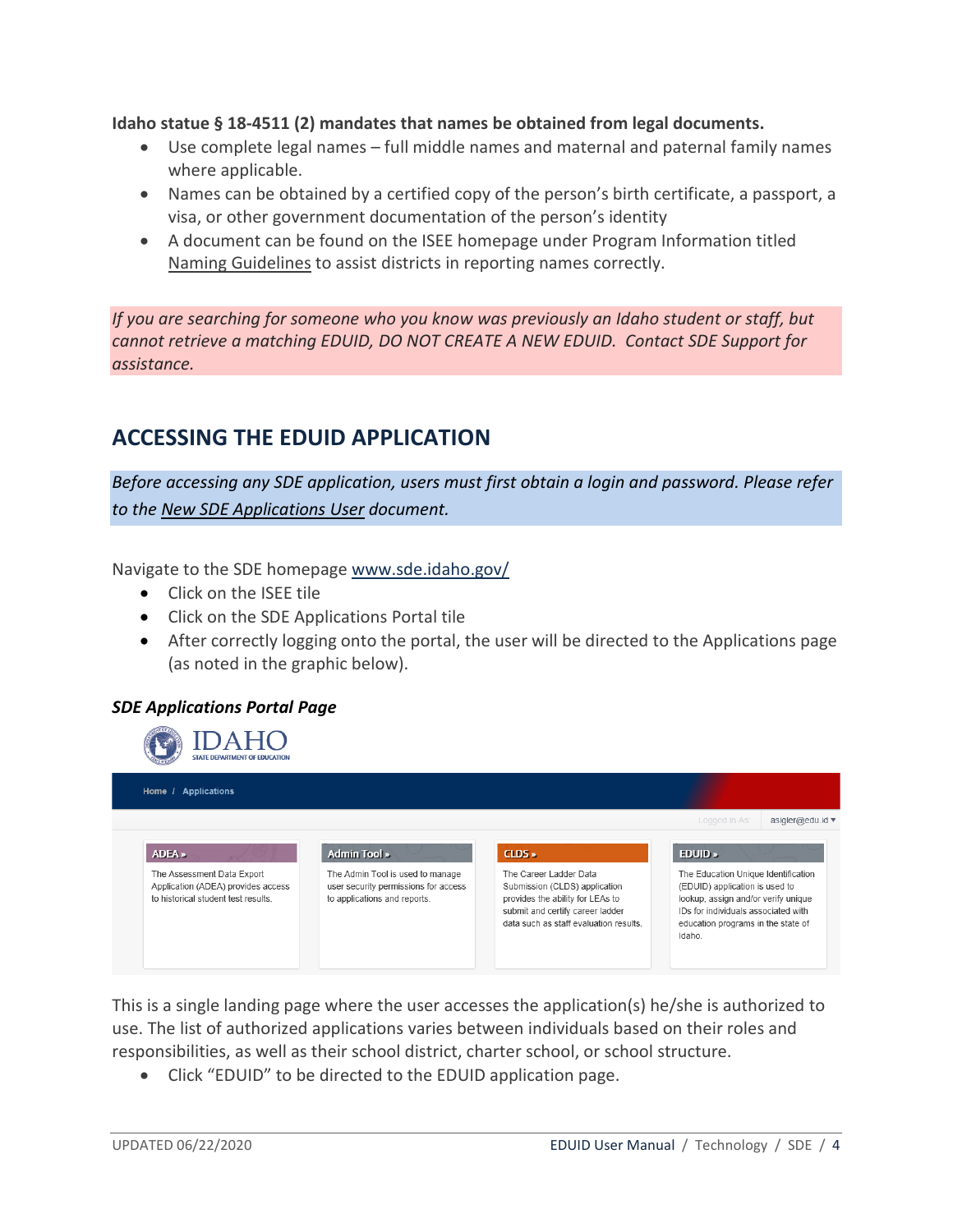# <span id="page-4-0"></span>**OVERVIEW OF THE EDUID APPLICATION**

*Important: Your browser (Chrome, Edge, Firefox, etc.) or window size may alter your view of the application from the images below.*



*Welcome page of the EDUID application*

The EDUID application has three functional areas:

- Lookup EDUID By entering information that closely matches an existing record, a resulting EDUID or result indication of multiple matches are immediately returned.
- Verify EDUID By entering information that closely matches an existing record, an EDUID can be verified, If the match is close enough, the results will indicate how it aligns with the EDUID record.
- EDUID Request Files using the template, multiple EDUIDs can be submitted through a csv file to batch process EDUID requests and creations.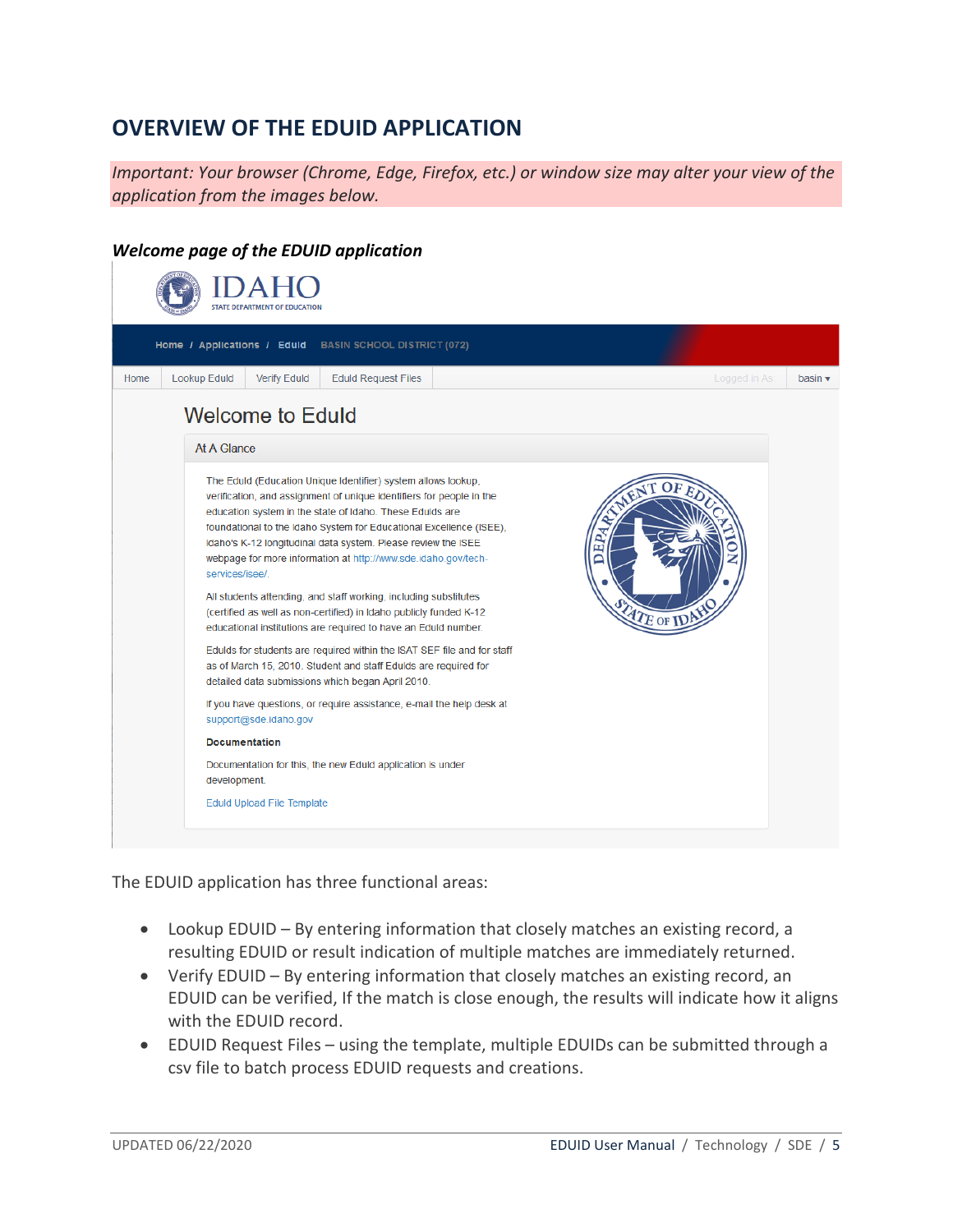### <span id="page-5-0"></span>**LOOKUP EDUID**

The EDUID application provides the ability to request a single EDUID after providing accurate demographic data including Given Names (first and middle), Family Names (last name), Birth Date, and Gender. The Name Guidance document, found on the ISEE homepage under Program Information, provides more detail on gathering names from legal documents.

- Use full legal Given Names including middle name (if it exists)
- Do not use nicknames
- If the student's legal last name is explicitly defined and contains more than one name separated by a space, enter those names, but do not hyphenate unless hyphens are present on the legal document.
- Zip Code and Recent School# are optional and may be used to help narrow results.

*Important - Suffixes such as Jr. are entered as part of the Given Names rather than the Family Names.*

#### *Lookup EDUID page*

|                                                                                                                                 | $\prod$ $\Delta$ <sub>F</sub><br><b>STATE DEPARTMENT OF EDUCATION</b> |                                                         |                                                                                                        |   |               |                            |
|---------------------------------------------------------------------------------------------------------------------------------|-----------------------------------------------------------------------|---------------------------------------------------------|--------------------------------------------------------------------------------------------------------|---|---------------|----------------------------|
|                                                                                                                                 |                                                                       | Home / Applications / Eduld BASIN SCHOOL DISTRICT (072) |                                                                                                        |   |               |                            |
| Lookup Eduld<br>Home                                                                                                            | Verify Eduld                                                          | <b>Eduld Request Files</b>                              |                                                                                                        |   | Logged in As: | basin $\blacktriangledown$ |
| <b>Lookup Eduld</b><br><b>Given Names*</b><br><b>Family Names*</b><br><b>Birth Date*</b><br><b>Zip Code</b><br>* Required input | (optional)<br>Q Lookup                                                | Gender*<br>Recent<br>School#<br><b>D</b> Clear          | (include first, middle and suffix names)<br>--select gender--<br>$\overline{\mathbf{v}}$<br>(optional) | v |               |                            |

After entering Given Names, Family Names, Birth Date, and Gender, click the Lookup button.

The application will display the name and EDUID of a person it believes matches the information given. You can use the displayed EDUID.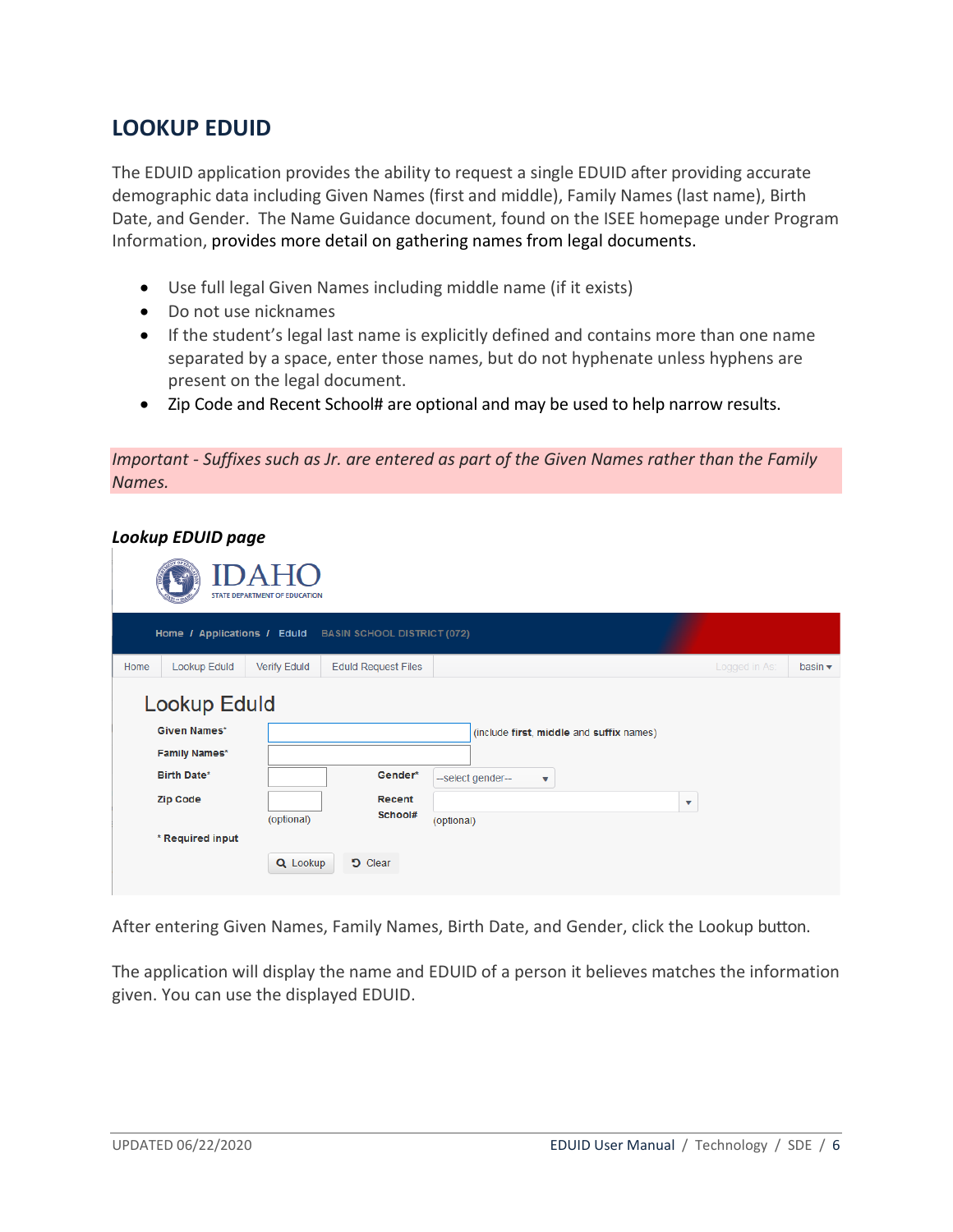*Lookup EDUID Search with close enough match*

|      |                                            | <b>STATE DEPARTMENT OF EDUCATION</b> |                                                                                           |            |                                          |   |               |                            |
|------|--------------------------------------------|--------------------------------------|-------------------------------------------------------------------------------------------|------------|------------------------------------------|---|---------------|----------------------------|
|      |                                            |                                      | Home / Applications / Eduld BASIN SCHOOL DISTRICT (072)                                   |            |                                          |   |               |                            |
| Home | Lookup Eduld                               | Verify Eduld                         | <b>Eduld Request Files</b>                                                                |            |                                          |   | Logged in As: | basin $\blacktriangledown$ |
|      | <b>Lookup Eduld</b><br><b>Given Names*</b> | John William                         |                                                                                           |            | (include first, middle and suffix names) |   |               |                            |
|      | <b>Family Names*</b>                       | Doe                                  |                                                                                           |            |                                          |   |               |                            |
|      | <b>Birth Date*</b>                         | 6/13/1901                            | Gender*                                                                                   | Male       | ▼                                        |   |               |                            |
|      | <b>Zip Code</b>                            | 83644                                | Recent                                                                                    |            |                                          | v |               |                            |
|      | * Required input                           | (optional)<br>Q Lookup               | School#<br><b>D</b> Clear                                                                 | (optional) |                                          |   |               |                            |
|      |                                            |                                      | 0123456789 matches your request. (ISEE gender matches, ISEE name = Doe, John William Jr.) |            |                                          |   |               |                            |

If a close enough match is found, the results will display the known ISEE demographic with the resulting EDUID in green. If, as in this example, the given name is within an acceptable variance, the results will indicate how ISEE has the name stored. Here, a match was found even though the Given Name(s) field did not match exactly and result indicates what ISEE has for name, "John William Jr." instead of the submitted "John William" in the search field.

If the demographic information submitted matches multiple records or the results are close but not enough to return a single match, the results will indicate this by stating a definitive match could not be found in blue. A button will also be available to create a new EDUID if you are sure you have the demographic information correct and complete.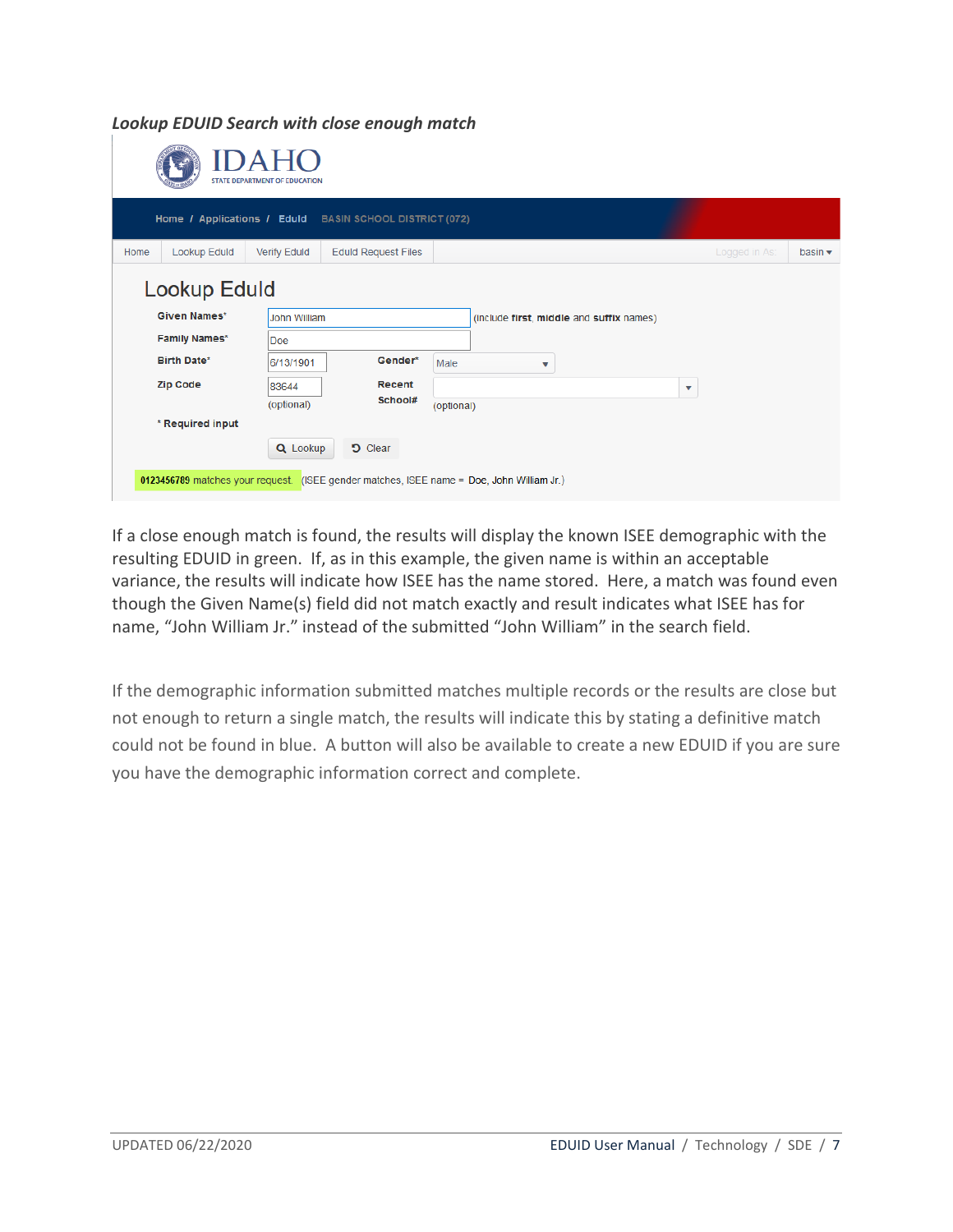*Lookup EDUID Search without a definitive match*

|      |                             | <b>STATE DEPARTMENT OF EDUCATION</b> |                                                                                                                     |            |   |                                          |   |               |                            |
|------|-----------------------------|--------------------------------------|---------------------------------------------------------------------------------------------------------------------|------------|---|------------------------------------------|---|---------------|----------------------------|
|      | Home / Applications / Eduld |                                      | <b>BASIN SCHOOL DISTRICT (072)</b>                                                                                  |            |   |                                          |   |               |                            |
| Home | Lookup Eduld                | <b>Verify Eduld</b>                  | <b>Eduld Request Files</b>                                                                                          |            |   |                                          |   | Logged in As: | basin $\blacktriangledown$ |
|      | <b>Lookup Eduld</b>         |                                      |                                                                                                                     |            |   |                                          |   |               |                            |
|      | Given Names*                | John William Jr.                     |                                                                                                                     |            |   | (include first, middle and suffix names) |   |               |                            |
|      | <b>Family Names*</b>        | Doe                                  |                                                                                                                     |            |   |                                          |   |               |                            |
|      | <b>Birth Date*</b>          | 6/13/1901                            | Gender*                                                                                                             | Male       | ▼ |                                          |   |               |                            |
|      | <b>Zip Code</b>             |                                      | Recent                                                                                                              |            |   |                                          | v |               |                            |
|      |                             | (optional)                           | School#                                                                                                             | (optional) |   |                                          |   |               |                            |
|      | * Required input            | Q Lookup                             | $5$ Clear                                                                                                           |            |   |                                          |   |               |                            |
|      |                             |                                      | A definitive match could not be found. Ensure the birthdate was entered correctly, and if wrong, fix and try again. |            |   |                                          |   |               |                            |
|      | + Create New Eduld          |                                      |                                                                                                                     |            |   |                                          |   |               |                            |

If the demographic information submitted does not closely match an EDUID record, a response of "No match found" will be returned highlighted in yellow.

*Lookup EDUID Search with no match*

|                             | <b>STATE DEPARTMENT OF EDUCATION</b> |                                    |            |                                          |             |               |                            |
|-----------------------------|--------------------------------------|------------------------------------|------------|------------------------------------------|-------------|---------------|----------------------------|
| Home / Applications / Eduld |                                      | <b>BASIN SCHOOL DISTRICT (072)</b> |            |                                          |             |               |                            |
| Lookup Eduld<br>Home        | Verify Eduld                         | <b>Eduld Request Files</b>         |            |                                          |             | Logged in As: | basin $\blacktriangledown$ |
| <b>Lookup Eduld</b>         |                                      |                                    |            |                                          |             |               |                            |
| Given Names*                | John William Jr.                     |                                    |            | (include first, middle and suffix names) |             |               |                            |
| <b>Family Names*</b>        | <b>Doe</b>                           |                                    |            |                                          |             |               |                            |
| <b>Birth Date*</b>          | 6/13/1901                            | Gender*                            | Male       | v                                        |             |               |                            |
| <b>Zip Code</b>             | 83644                                | Recent                             |            |                                          | $\mathbf v$ |               |                            |
|                             | (optional)                           | School#                            | (optional) |                                          |             |               |                            |
| * Required input            |                                      |                                    |            |                                          |             |               |                            |
|                             | Q Lookup                             | <b>D</b> Clear                     |            |                                          |             |               |                            |
| No match found.             |                                      |                                    |            |                                          |             |               |                            |
| + Create New Eduld          |                                      |                                    |            |                                          |             |               |                            |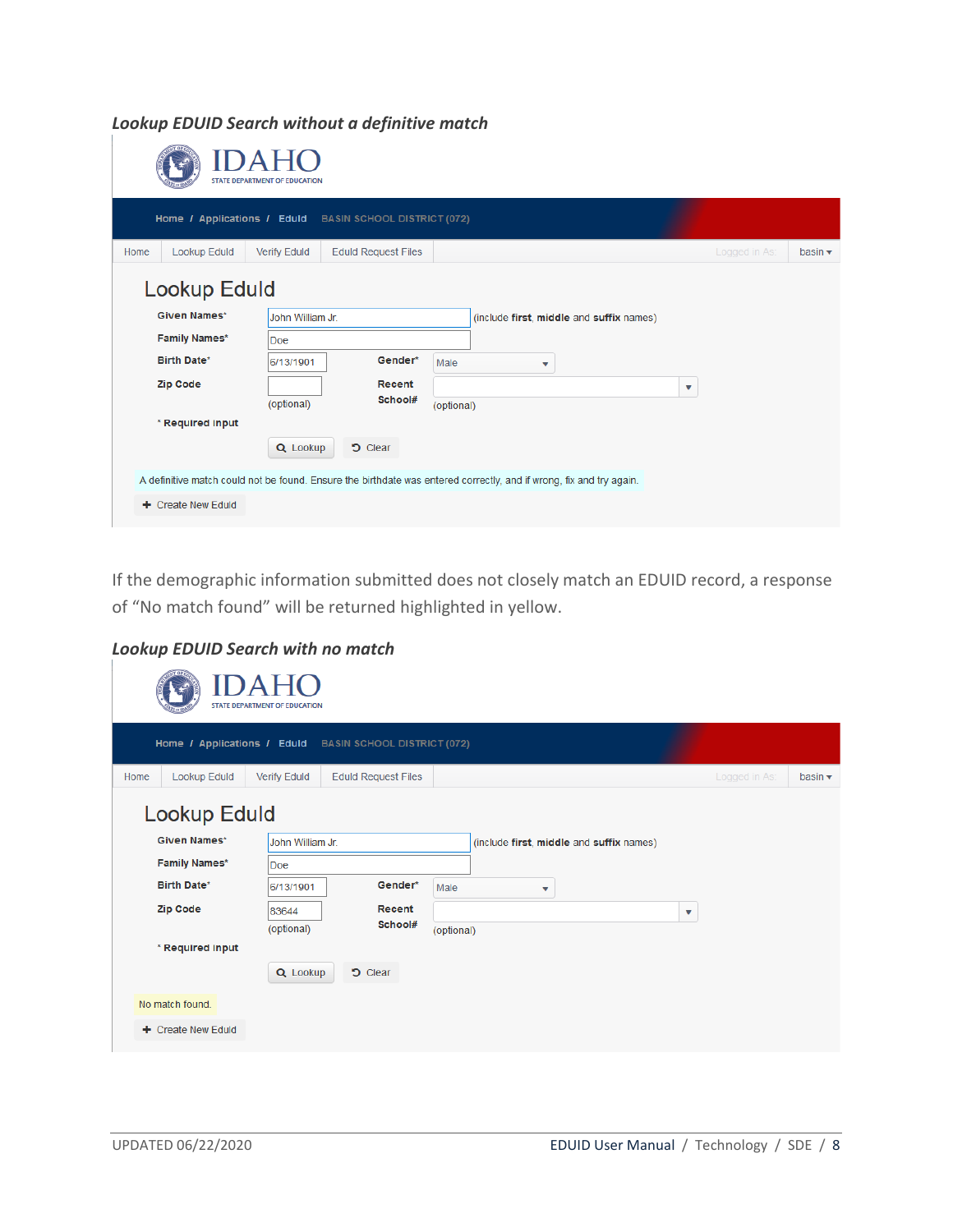If you know the person was previously a student or employee in another district and should have an EDUID, you should verify the demographic information and either:

- Click **Clear** and correct the data
- Submit an OTIS ticket to correct the SDE database based on verified, legal documentation.

In some cases, the user's information will not yet be in the database such as kindergarten students, students moving in from out of state that have never attended school in Idaho, new teachers, new volunteers, etc. In this case, the user should verify that the data entered is correct based on verified, legal documentation. If it is correct, click the **Create New EDUID** button to generate an EDUID for that person.

<span id="page-8-0"></span>

*If you are searching for someone who you know was previously an Idaho student or staff, but cannot retrieve a matching EDUID, DO NOT CREATE A NEW EDUID. Contact SDE Support for assistance.*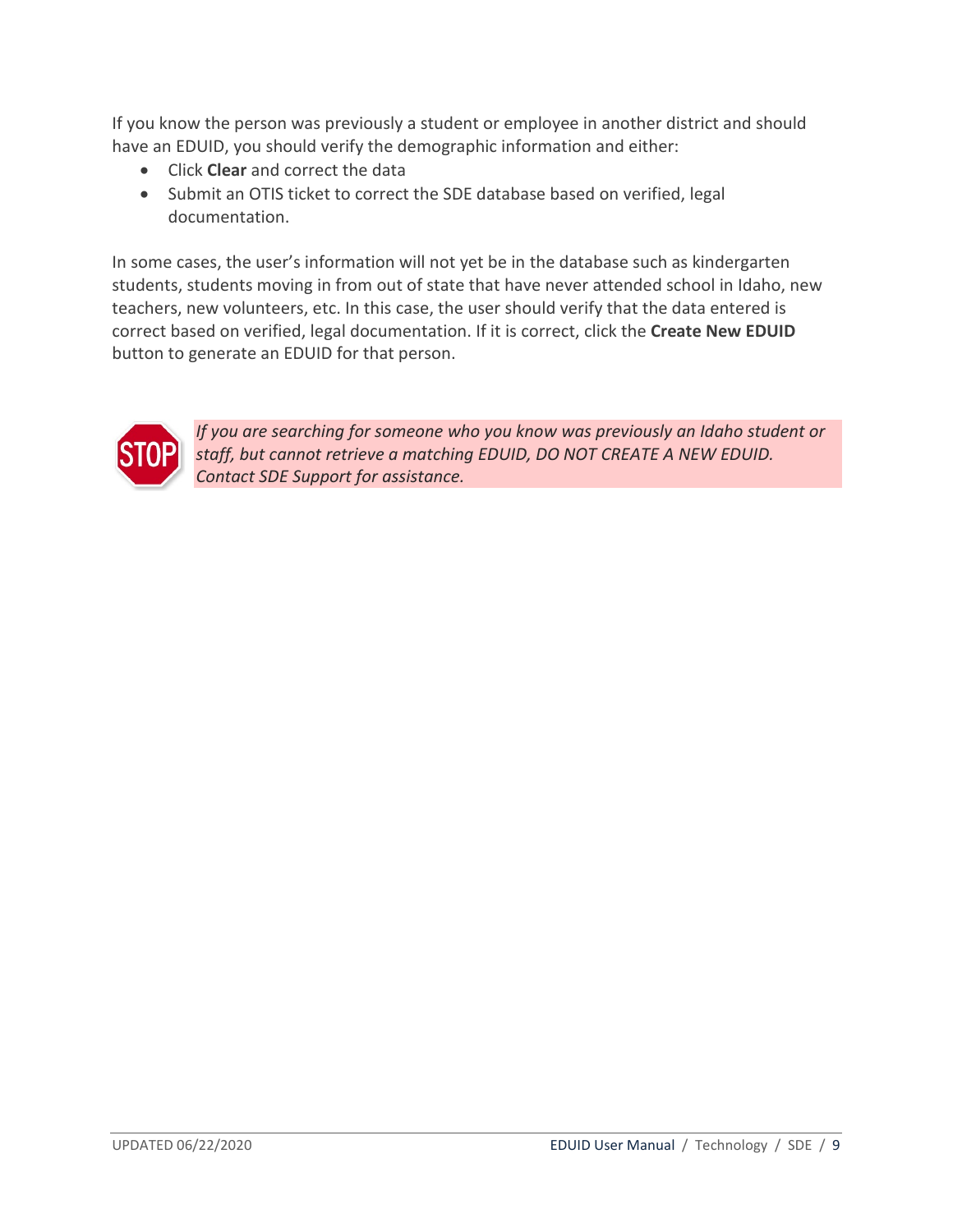### **VERIFY EDUID**

At times, you may need to verify that the information you have about an individual is correct. The verify link is designed to assist you with this. Enter the EDUID and complete the other fields just as you would to request an EDUID. Required fields include EDUID, Given Names, Family Names, and Birth Date. Full names are preferred, including middle name and both family names if they exist.

#### *Verify EDUID*

|      | $-4100p$             | <b>STATE DEPARTMENT OF EDUCATION</b> |                                                                                  |            |                                          |  |                      |               |                            |
|------|----------------------|--------------------------------------|----------------------------------------------------------------------------------|------------|------------------------------------------|--|----------------------|---------------|----------------------------|
|      |                      |                                      | Home / Applications / Eduld BASIN SCHOOL DISTRICT (072)                          |            |                                          |  |                      |               |                            |
| Home | Lookup Eduld         | Verify Eduld                         | <b>Eduld Request Files</b>                                                       |            |                                          |  |                      | Logged in As: | basin $\blacktriangledown$ |
|      | <b>Verify Eduld</b>  |                                      |                                                                                  |            |                                          |  |                      |               |                            |
|      | Eduld*               | 012345678                            |                                                                                  |            |                                          |  |                      |               |                            |
|      | Given Names*         | John                                 |                                                                                  |            | (include first, middle and suffix names) |  |                      |               |                            |
|      | <b>Family Names*</b> | <b>Doe</b>                           |                                                                                  |            |                                          |  |                      |               |                            |
|      | <b>Birth Date*</b>   | 6/13/1901                            | Gender                                                                           | Male       | $\blacktriangledown$                     |  |                      |               |                            |
|      | <b>Zip Code</b>      |                                      | Recent                                                                           |            |                                          |  | $\blacktriangledown$ |               |                            |
|      | * Required input     | (optional)<br>Q Verify               | School#<br><b>D</b> Clear                                                        | (optional) |                                          |  |                      |               |                            |
|      | Eduld verified.      |                                      | (ISEE gender matches, ISEE birthdate matches, ISEE name = Doe, John William Jr.) |            |                                          |  |                      |               |                            |

If the information entered matches a record in the database, the name and EDUID results will be displayed including the variance of the record compared to the search criteria.

If the data entered DOES NOT match a record in the database, the results will be displayed as shown below indicating an EDUID match could not be verified. Notice in this case, the Birth Date is incorrect and that is enough to result in no verification match.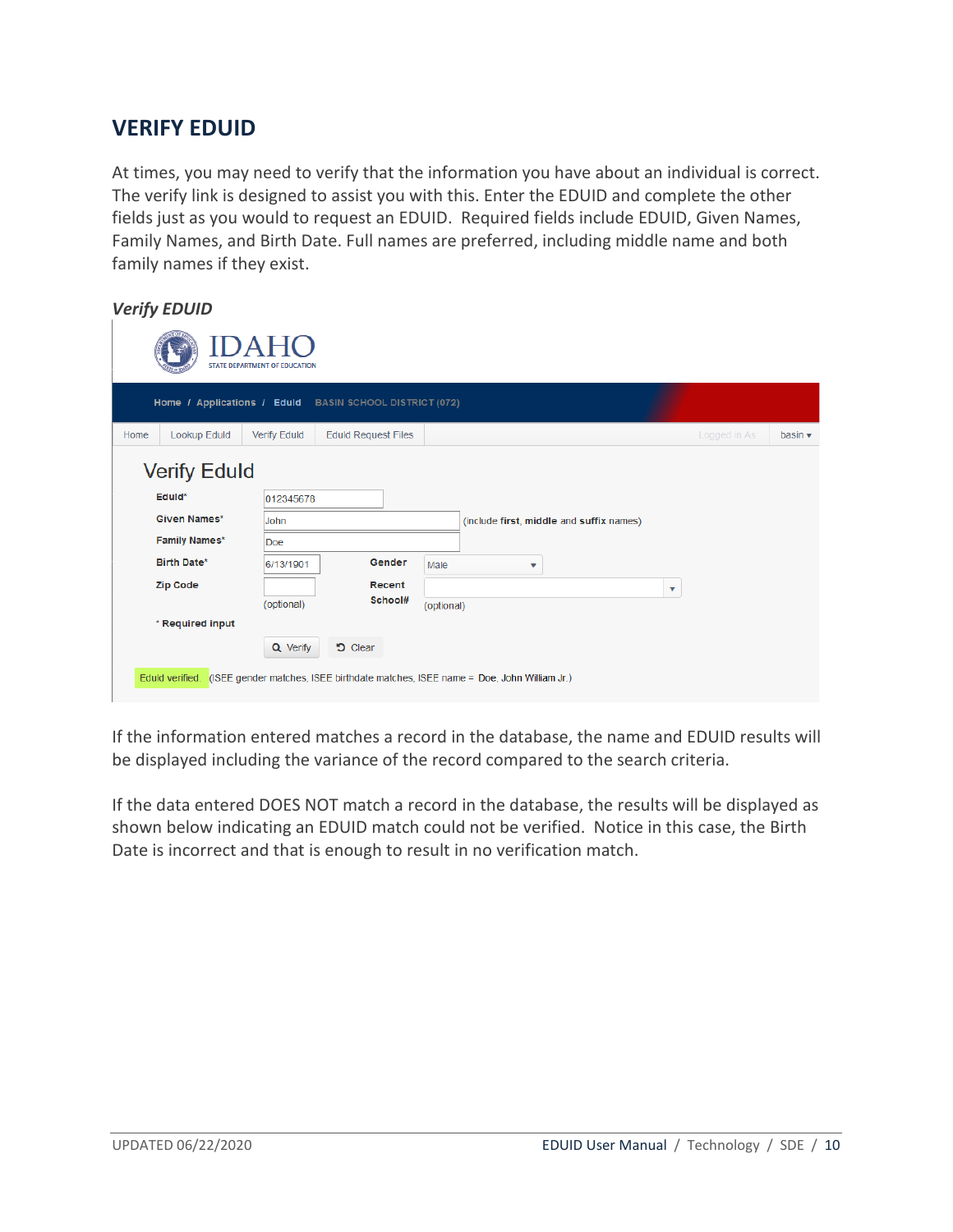### *Verify EDUID with no match*

|      | STATE DEPARTMENT OF EDUCATION                                                       |              |                |                            |      |                                          |  |                      |               |                         |
|------|-------------------------------------------------------------------------------------|--------------|----------------|----------------------------|------|------------------------------------------|--|----------------------|---------------|-------------------------|
|      | Home / Applications / Eduld BASIN SCHOOL DISTRICT (072)                             |              |                |                            |      |                                          |  |                      |               |                         |
| Home | Change Institution                                                                  | Lookup Eduld | Verify Eduld   | <b>Eduld Request Files</b> |      |                                          |  |                      | Logged in As: | $\overline{\mathbf{v}}$ |
|      | <b>Verify Eduld</b><br>Eduld*                                                       | 012345678    |                |                            |      |                                          |  |                      |               |                         |
|      | <b>Given Names*</b>                                                                 | John         |                |                            |      | (include first, middle and suffix names) |  |                      |               |                         |
|      | <b>Family Names*</b>                                                                | Doe          |                |                            |      |                                          |  |                      |               |                         |
|      | Birth Date*                                                                         | 6/14/1901    |                | Gender                     | Male | ۷                                        |  |                      |               |                         |
|      | <b>Zip Code</b>                                                                     |              | (optional)     | Recent<br>School#          |      |                                          |  | $\bullet$ (optional) |               |                         |
|      | * Required input                                                                    |              |                |                            |      |                                          |  |                      |               |                         |
|      |                                                                                     | Q Verify     | <b>D</b> Clear |                            |      |                                          |  |                      |               |                         |
|      | The Eduld could not be verified. The person data was not consistent with ISEE data. |              |                |                            |      |                                          |  |                      |               |                         |



*If you are searching for someone who you know was previously an Idaho student or staff, but cannot retrieve a matching EDUID, DO NOT CREATE A NEW EDUID. Contact SDE Support for assistance.*

# <span id="page-10-0"></span>**EDUID BATCH PROCESSING USING EDUID REQUEST FILES**

By using the provided template to upload multiple student and staff information, you are able retrieve matching EDUIDs and from those results, troubleshoot data errors and/or create EDUID records for new students or staff with verifiable, legal documentation.

The EDUID Request Files allows a batch upload of student and staff information and a download of resulting EDUIDs. The Upload Request File button will assist you in navigating to the file of names you saved in the template file on your computer, uploading the file to the EDUID application, and the downloading of a results file after the EDUID batch retrieval/assignment process. As long as you create your file from the file template, the batch process will validate the format, match names with names already in the system, and you'll have the option to create EDUIDs for those that are not in the ISEE system.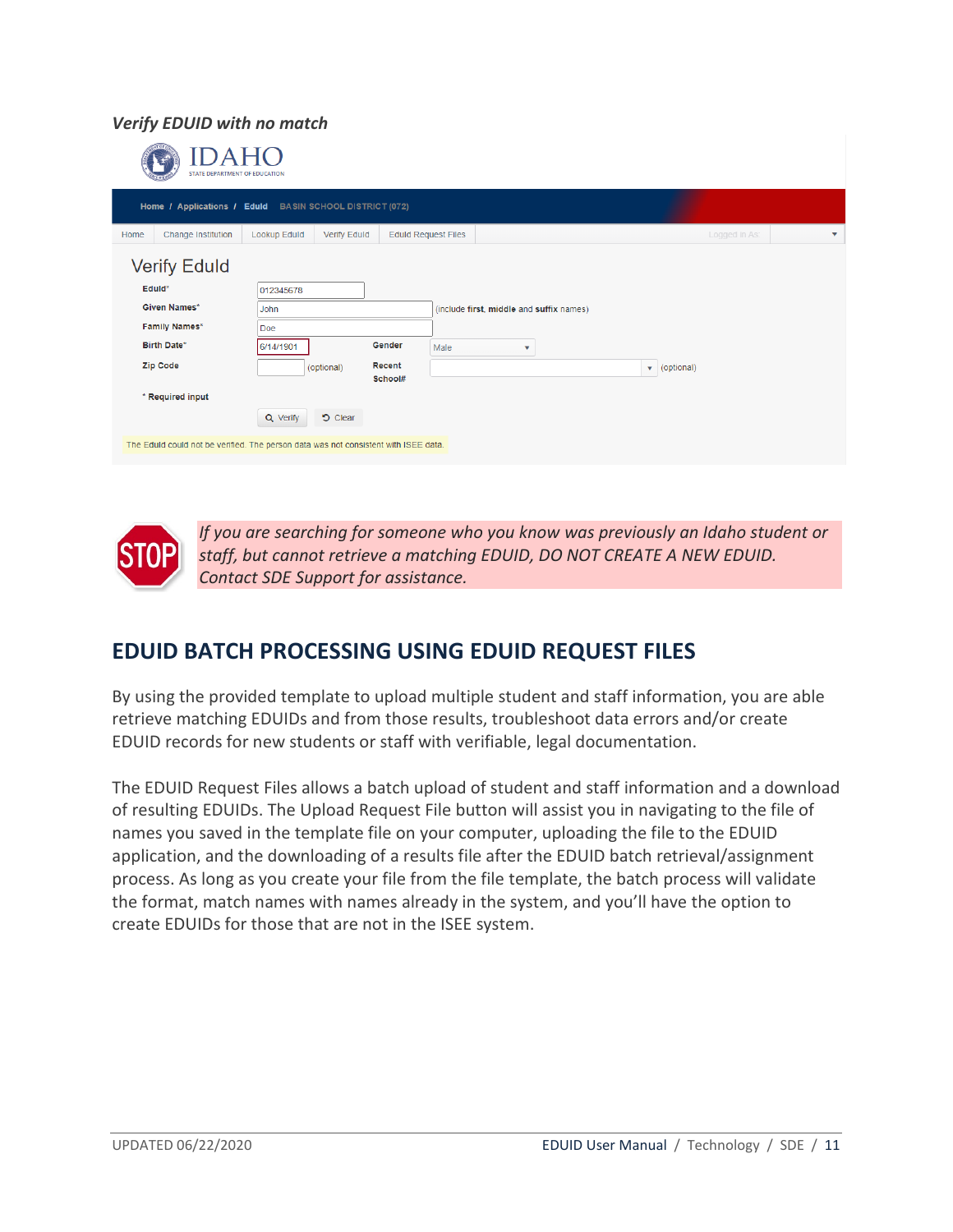#### *History and Results Window*

| Home / Applications / Eduld             |                  |                     | <b>BASIN SCHOOL DISTRICT (072)</b> |           |                          |                                 |             |                    |                     |
|-----------------------------------------|------------------|---------------------|------------------------------------|-----------|--------------------------|---------------------------------|-------------|--------------------|---------------------|
| Lookup Eduld<br>Home                    |                  | <b>Verify Eduld</b> | <b>Eduld Request Files</b>         |           |                          |                                 |             |                    | Logged in As:       |
| <b>Eduld Request Files</b>              |                  |                     |                                    |           |                          |                                 |             |                    | Upload Request File |
| Filename                                | <b>Rows</b>      | Errors & Warnings   |                                    | Create    | <b>Status</b>            | <b>Results</b>                  | Downloaded? | <b>Uploaded By</b> | <b>Upload Time</b>  |
| December<br>enrollment<br>corrected.csv | 10               |                     |                                    | <b>No</b> | <b>Matching Complete</b> | $\frac{1}{2}$ Results           | <b>No</b>   | basin              | 02/10/2020 5:31 PM  |
| December<br>enrollment.csv              | 10 <sup>10</sup> |                     | $\frac{1}{2}$ 5 Errors/ 2 Warnings | <b>No</b> | Data Problems            | <b>Match</b><br><b>面</b> Delete |             | basin              | 02/10/2020 5:29 PM  |
| November                                | 10               |                     |                                    | <b>No</b> | Matching Complete        | $\frac{1}{2}$ Results           | Yes         | basin              | 02/10/2020 5:22 PM  |

In the layout of the EDUID Request Files there is a link to the template file in the top center. After you have added date to the template and saved it to your computer, the Upload Request File button in the top right will open the file browsing tool to locate your updated template and upload it to the application.

Included on this screen is a history of previous uploads indicating the filename, number of rows in the submitted file, number of errors or warnings that resulted from validating the file, whether the system was directed to create EDUIDs for identities that did not already have an EDUID match, the status of the submission and the results that can be downloaded, deleted, or matched with existing EDUIDs. Additionally, there is an indication if the results were downloaded and who/when the submission was uploaded to the application.

### <span id="page-11-0"></span>**CREATING AN UPLOAD FILE**

Create a CSV (comma separated values) file containing individual student or staff information from your district data systems (i.e. Student Information System, HR System etc.) using or based on the template. You must save the file to use the upload function so save the file to a location you can easily find. Below is an example of the provided EDUID Upload Template loaded into Excel.

#### *EDUID Template Headers*

|                | 1 LocalPersonId Eduld |  | FirstName MiddleName SuffixName |  |  | 14tLastName BirthDate Gender LastSchoolCode ZipCode AltLastName1 AltLastName2 AltLastName3 AltLastName4 |  |  |  |
|----------------|-----------------------|--|---------------------------------|--|--|---------------------------------------------------------------------------------------------------------|--|--|--|
| $\overline{2}$ |                       |  |                                 |  |  |                                                                                                         |  |  |  |

In the provided template, there are tooltips on each field that, in Excel, will give additional information on that column including if data in that field is required. **FirstName, LastName,**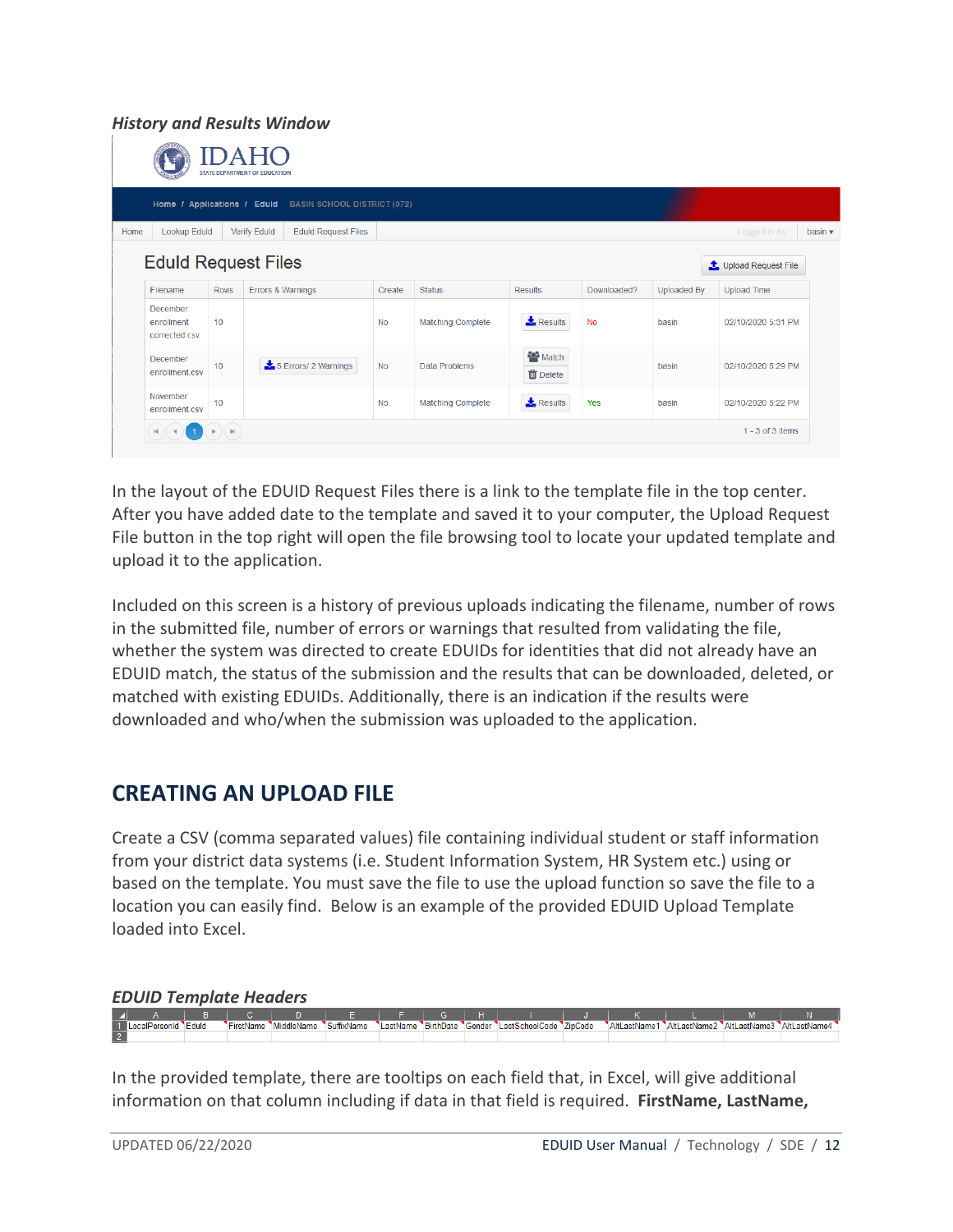**BirthDate**, and **Gender** are fields that require data. The rest assist in the matching of existing EDUIDs and the **LocalPersonId** is provided to store your local system person identifier information. You must save as a CSV file to upload the file to the system.

## <span id="page-12-0"></span>**SUBMIT A FILE TO THE APPLICATION**

When you have saved your completed CSV file, click the Upload Request File button. A dialog box will come up that enables you to browse for the saved file.

#### *EDUID Lookup Upload Dialog Box*

| Eduld Lookup Upload                                                                         |
|---------------------------------------------------------------------------------------------|
| Create Edulds for persons that aren't found                                                 |
| Select File                                                                                 |
| If you're unable to use the upload feature, contact the SDE Support Desk at (208) 332-6987. |
| x Cancel                                                                                    |

In this dialog box, you are given the option to create EDUIDs for entries that do not match an EDUID in the ISEE System. It is important to be careful not to create duplicate EDUIDs for individuals who already have an EDUID. For instance, requesting a new EDUID for a teacher who already has one will create an EDUID that is not associated with their credentials and will cause multiple errors regarding certification. A good practice is run the file once to see errors and warnings as well as observe the list of non-matches. Confirm with legal documentation and use the full legal name to the greatest extent possible to avoid creating duplicate EDUIDs.

Examples of legal documentation include:

- Birth Certificate
- Court Document
- Marriage Certificate
- State Driver's License
- State Issued ID
- Tribal Identification

When you are confident that the non-match entries in your file require new EDUIDs, check the box **Create EduIds for persons that are not found** and those new EDUIDs will be returned to you in the result set.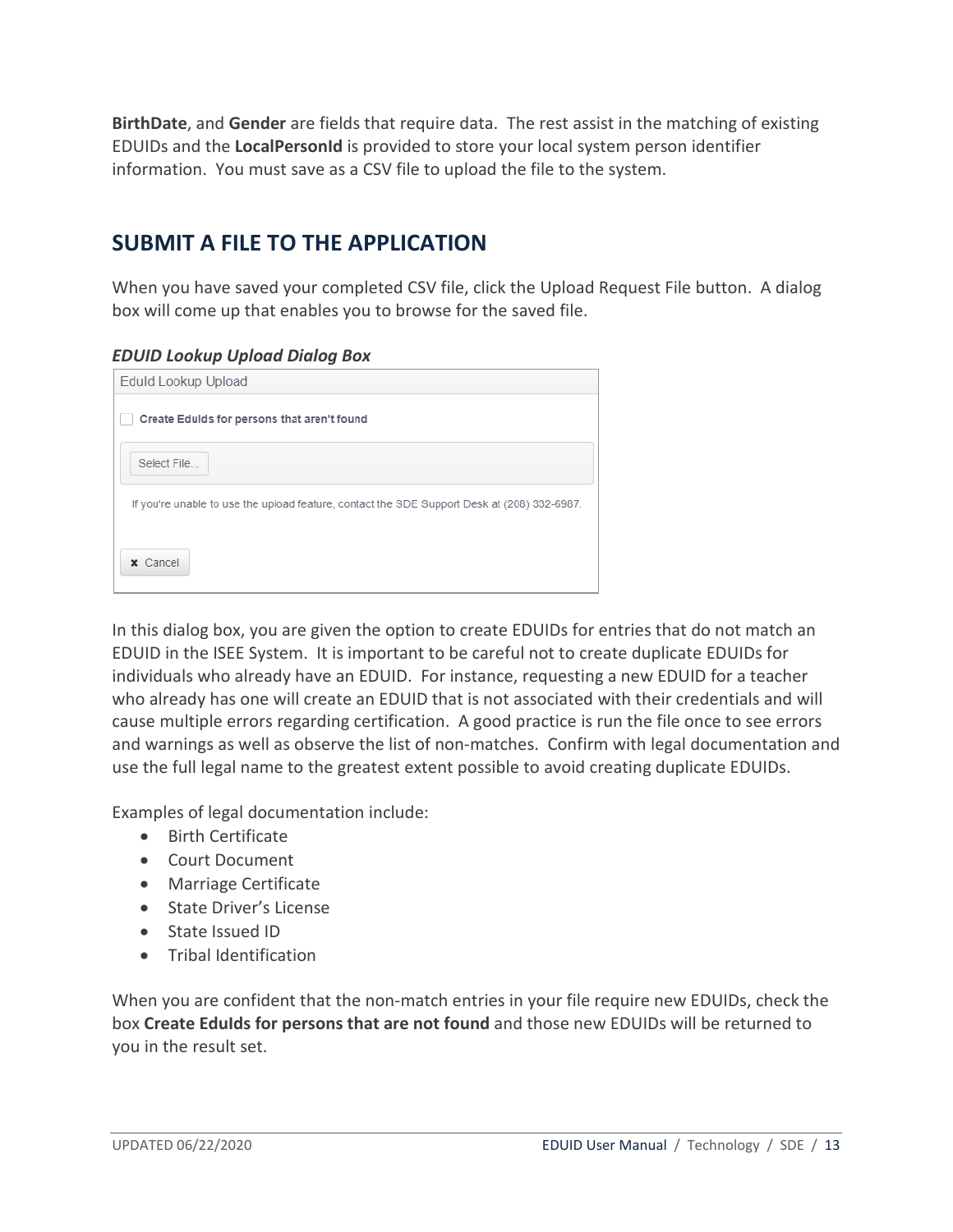Press the **Select File…** button to browse to your file and select for upload. The process will automatically upload your file and respond with a result indication that includes any errors, warnings, or success.

| Home | Lookup Eduld               |                | Verify Eduld | <b>Eduld Request Files</b>                                                    |                                                                                                                                                                                                                                                                                                                 |            | $basin$ $\star$<br>Logged in As: |
|------|----------------------------|----------------|--------------|-------------------------------------------------------------------------------|-----------------------------------------------------------------------------------------------------------------------------------------------------------------------------------------------------------------------------------------------------------------------------------------------------------------|------------|----------------------------------|
|      |                            |                |              | <b>Eduld Lookup Upload</b>                                                    |                                                                                                                                                                                                                                                                                                                 |            |                                  |
|      | <b>Eduld Request File</b>  |                |              |                                                                               | <b>Create Edulds for persons that aren't found</b>                                                                                                                                                                                                                                                              |            | Upload Request File              |
|      | Filename                   | <b>Rows</b>    | Errors & Wa  |                                                                               |                                                                                                                                                                                                                                                                                                                 | iloaded By | <b>Upload Time</b>               |
|      | November<br>enrollment.csv | 10             |              | Select File                                                                   | <b>Done</b><br>A Validation issues                                                                                                                                                                                                                                                                              |            | 02/10/2020 5:22 PM               |
|      | H.                         | $\blacksquare$ |              | December enro<br>CSV<br>0.48 KB<br>If you're unable to use<br><b>x</b> Cancel | Errors<br>5 row(s) had errors.<br>Warnings<br>Fewer rows than expected include middle names. Leaving out middle names<br>often prevents finding the correct Eduld.<br>One or more rows may have first, middle, and last names in the incorrect name<br>columns.<br>One or more rows may have incorrect genders. | OK         | $1 - 1$ of 1 items               |
|      | <b>About SDE</b>           |                |              | <b>Contact SDE</b>                                                            | <b>Melprul Links</b>                                                                                                                                                                                                                                                                                            |            |                                  |

#### *Example of Errors or Warnings*

<span id="page-13-0"></span>*Important: If you are unable to use the upload feature because of browser limitations or system/network issues, contact the SDE Support Desk at (208) 332-6987 or start an OTIS ticket.* 

### **SUBMISSION HISTORY AND RESULTS WINDOW**

After each submission to the EDUID application, a result is displayed in the results window that not only identifies who submitted what, but also the results of that submission. If there are errors or warnings, the result set of EDUID matches, and whether the result set has been downloaded are all indicated in this window.

#### *History and Results Window*

| Home / Applications / Eduld             |                  |                   | <b>BASIN SCHOOL DISTRICT (072)</b> |           |                          |                                 |             |                    |                     |
|-----------------------------------------|------------------|-------------------|------------------------------------|-----------|--------------------------|---------------------------------|-------------|--------------------|---------------------|
| Lookup Eduld<br>Home                    |                  | Verify Eduld      | <b>Eduld Request Files</b>         |           |                          |                                 |             |                    | Logged in As:       |
| <b>Eduld Request Files</b>              |                  |                   |                                    |           |                          |                                 |             |                    | Upload Request File |
| Filename                                | <b>Rows</b>      | Errors & Warnings |                                    | Create    | <b>Status</b>            | <b>Results</b>                  | Downloaded? | <b>Uploaded By</b> | <b>Upload Time</b>  |
| December<br>enrollment<br>corrected.csv | 10               |                   |                                    | <b>No</b> | <b>Matching Complete</b> | $\frac{1}{2}$ Results           | <b>No</b>   | basin              | 02/10/2020 5:31 PM  |
| December                                | 10 <sup>10</sup> |                   | $\frac{1}{2}$ 5 Errors/ 2 Warnings | <b>No</b> | Data Problems            | <b>Match</b><br><b>m</b> Delete |             | basin              | 02/10/2020 5:29 PM  |
| enrollment.csv                          |                  |                   |                                    |           |                          |                                 |             |                    |                     |